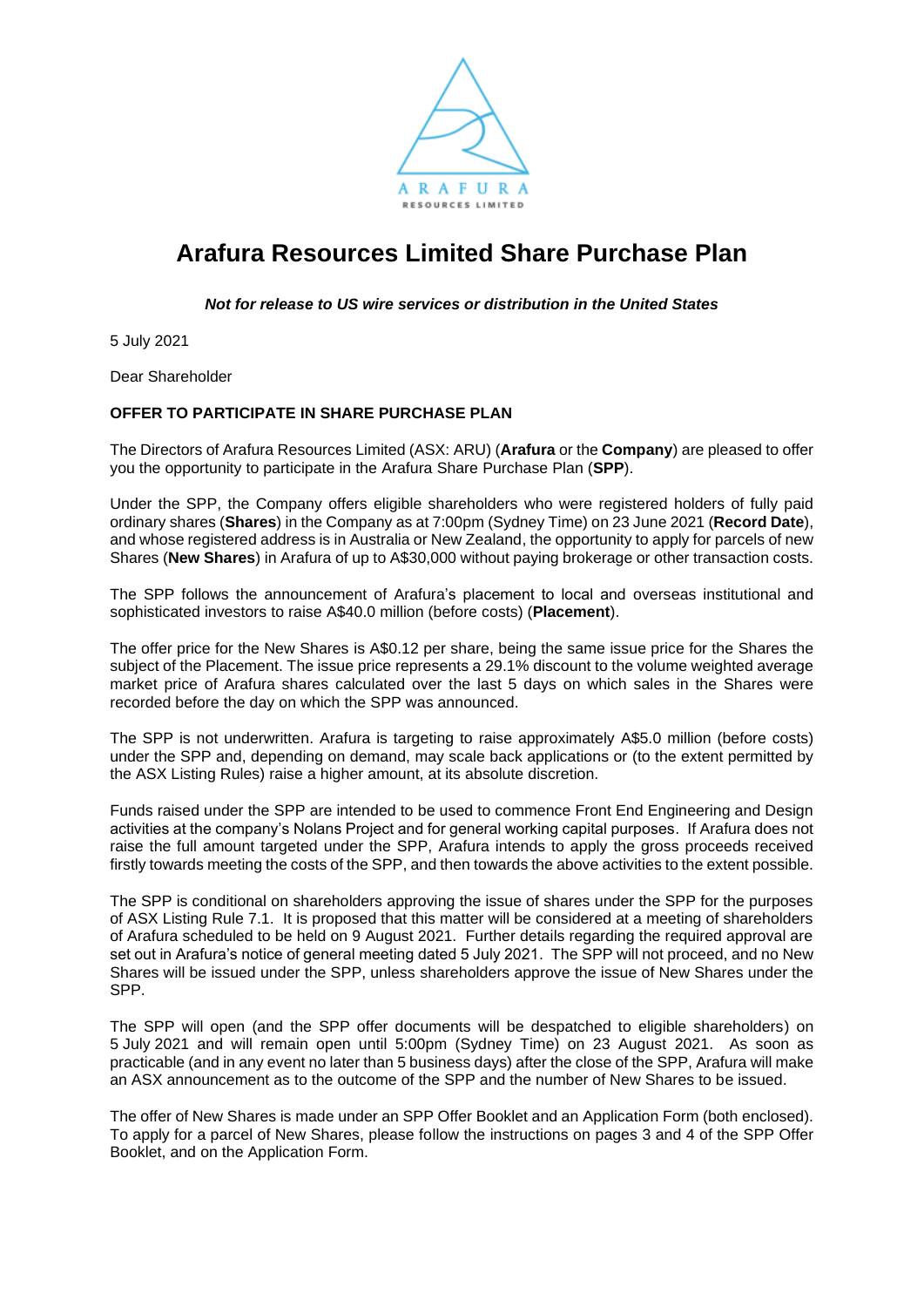These documents are important and should be read thoroughly in conjunction with the publicly available information relating to Arafura. If you are unsure about whether to participate, please contact your professional adviser. If you require further information, please contact the Arafura Shareholder Information Line on (+61) 1300 859 277.

On behalf of the Board, I encourage you to consider this opportunity to increase your investment in Arafura.

Yours sincerely

Mark Southey Chairman **Arafura Resources Limited**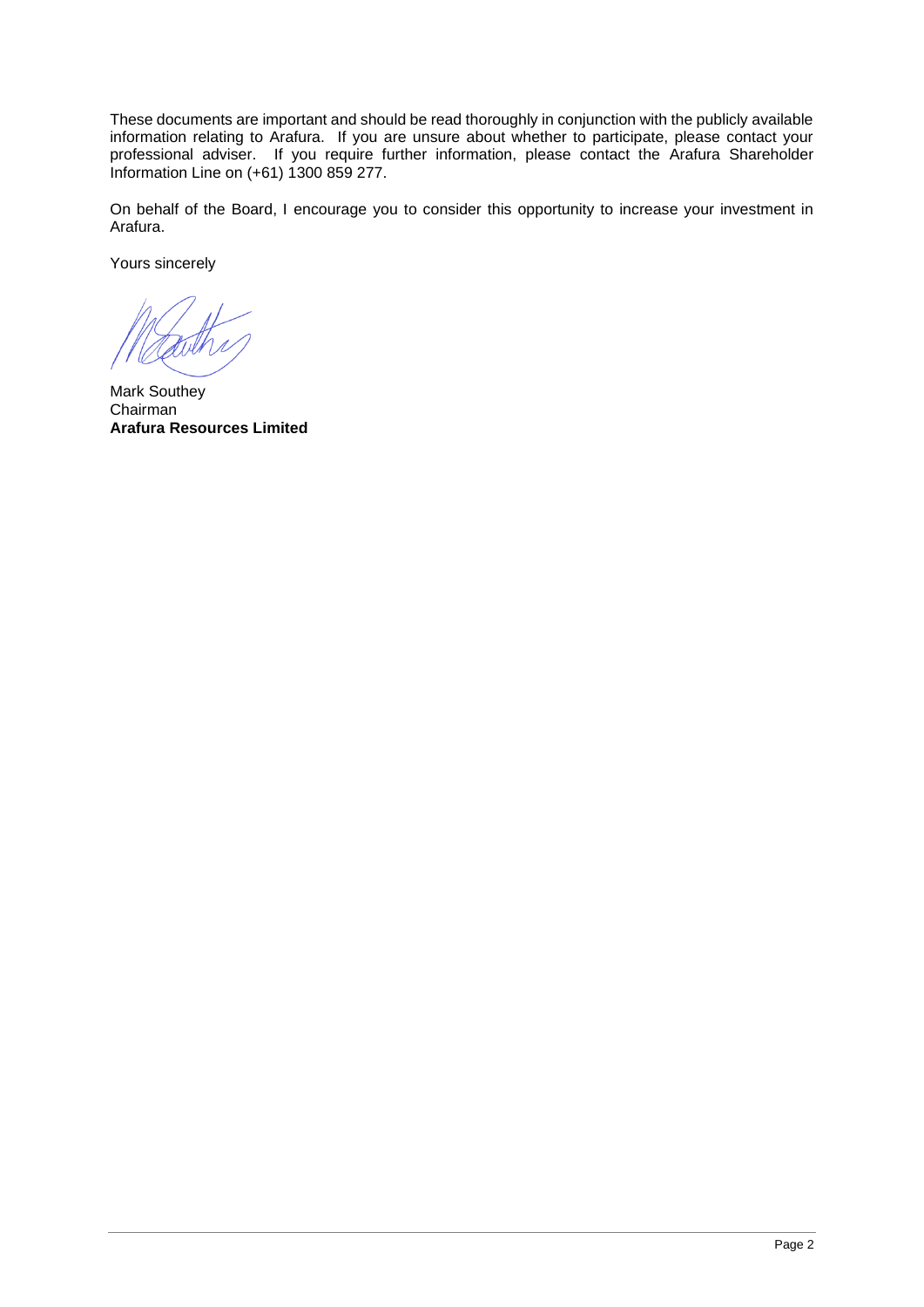# **Key Dates\***

| <b>Date</b>                 | <b>Event</b>                                                                                         |
|-----------------------------|------------------------------------------------------------------------------------------------------|
| (and time                   |                                                                                                      |
| if relevant)                |                                                                                                      |
| 7:00pm Sydney time, 23 June | <b>Record Date</b>                                                                                   |
| 2021                        | The date and time at which Arafura determines who is eligible to                                     |
|                             | participate in the SPP.                                                                              |
| 5 July 2021                 | <b>Opening Date</b>                                                                                  |
|                             | Applications will be processed following this date.                                                  |
| 9 August 2021               | <b>General Meeting</b>                                                                               |
|                             | Shareholder meeting to approve issue of New Shares under the SPP<br>(and Tranche 2 of the Placement) |
| 5:00pm Sydney time, 23      | <b>Closing Date</b>                                                                                  |
| August 2021                 | Application Forms together with payment by cheque must be received                                   |
|                             | by this time and date.                                                                               |
|                             |                                                                                                      |
|                             | NOTE: BPAY® payments must be received by 5:00pm (Sydney time),                                       |
|                             | 23 August 2021 (which is when the BPAY® system closes on the                                         |
|                             | Closing Date).                                                                                       |
| 30 August 2021              | <b>Announcement of Results</b>                                                                       |
| 30 August 2021              | <b>Issue Date</b>                                                                                    |
|                             | The date on which the New Shares are expected to be issued and any                                   |
|                             | scale back of the New Shares is announced.                                                           |
| 31 August 2021              | <b>Quotation Date</b>                                                                                |
|                             | New Shares are quoted on ASX.                                                                        |
| 31 August 2021              | <b>Trading Date</b>                                                                                  |
|                             | The date on which the New Shares are expected to begin trading.                                      |
| 31 August 2021              | <b>Despatch Date</b>                                                                                 |
|                             | Transaction confirmations / holding statements will be sent to                                       |
|                             | shareholders on or around this date.                                                                 |

\* Arafura may change any of the Key Dates at its discretion (even if the offer has opened or applications have been received).

#### **Instructions**

The SPP opens on 5 July 2021 and under the offer you may only apply for a parcel of New Shares as set out in the table below. Fractional entitlements to New Shares will be rounded up.

| <b>Application options</b>        |
|-----------------------------------|
| A\$2,500 of New Shares            |
| A\$5,000 of New Shares            |
| A\$10,000 of New Shares           |
| A\$20,000 of New Shares           |
| A\$25,000 of New Shares           |
| A\$30,000 (maximum) of New Shares |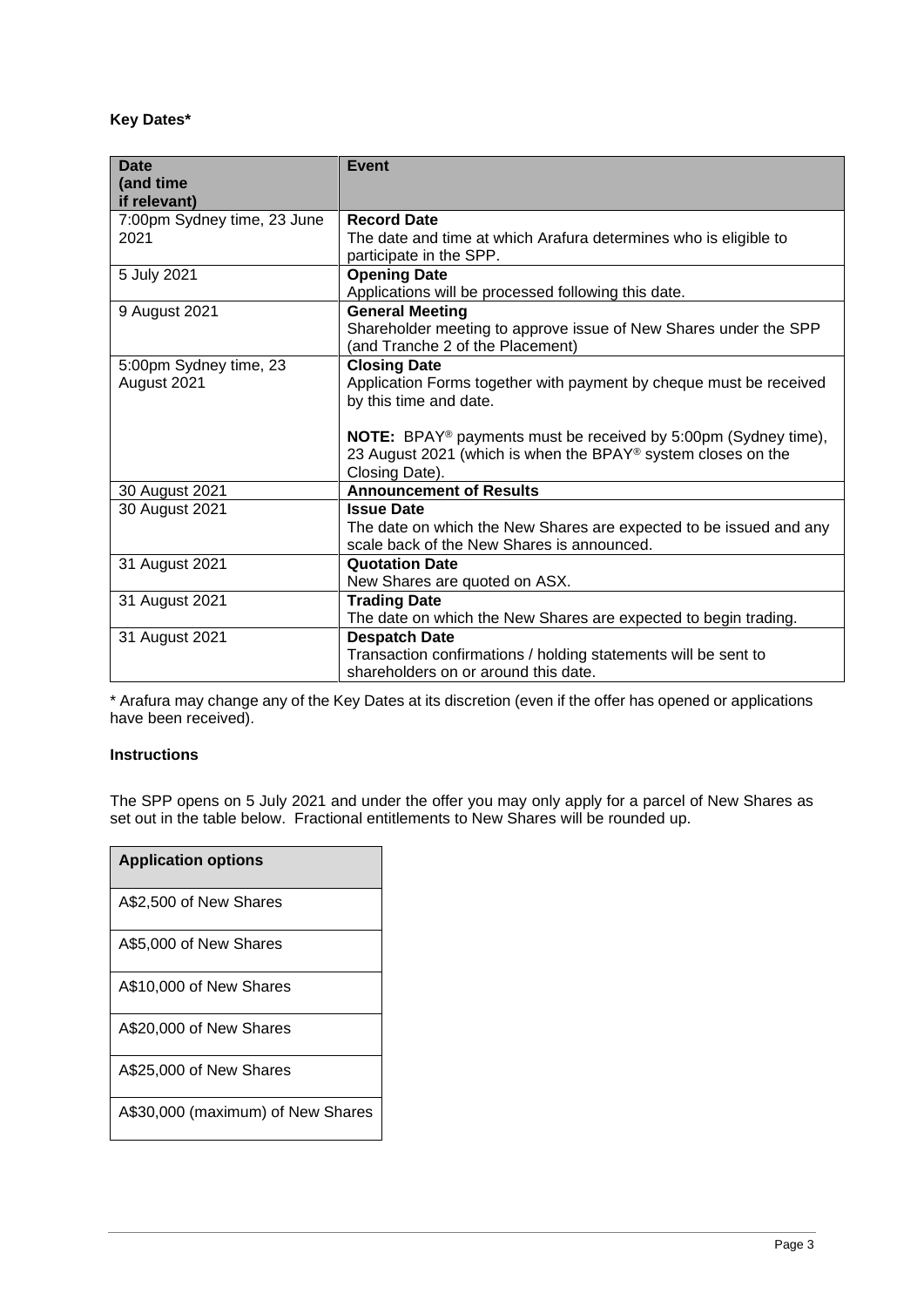To apply and pay for your New Shares, you have two options:

## **Option 1: BPAY®1**

You can make a payment by BPAY® if you have an Australian bank account enabled for this purpose. BPAY<sup>®</sup> customers must follow the instructions on page [6](#page-5-0) and in the Application Form and must use the customer reference number shown on the Application Form which is required to identify your holding. If paying by BPAY®, you do not need to return your Application Form. See page [6](#page-5-0) for further information.

#### **Option 2: Application Form and cheque**

You can complete the Application Form and return it to Arafura Resources Limited C/- Link Market Services Limited (**Share Registry**), GPO Box 3560, Sydney South NSW 2001 Australia together with a cheque in accordance with the instructions on the Application Form.

Cheques must be made payable to "Arafura Resources Limited" in Australian dollars and drawn on an Australian bank for the correct amount. Arafura will not accept payment by cash.

#### **Timing**

All cheques and Application Forms must be received before 5:00pm (Sydney Time) on 23 August 2021. You cannot withdraw or cancel your application or BPAY® payment once you have sent it in. BPAY® payments must be received by 5:00pm (Sydney Time) on 23 August 2021 (which is when the BPAY® system closes on the Closing Date).

#### **Questions**

If you have any questions, please contact your professional adviser or the Arafura Shareholder Information Line on (+61) 1300 859 277 (toll free within Australia), from 8.30am to 5.30pm (AEST) Monday to Friday (excluding public holidays) during the SPP offer period.

#### **No offer outside Australia and New Zealand**

This document may not be released to US wire services or distributed in the United States or any country other than Australia and New Zealand. This document does not constitute an offer to sell, or a solicitation of an offer to buy, securities in the United States or any country other than Australia and New Zealand. In particular, any securities described in this document have not been, and will not be, registered under the US Securities Act of 1933 (as amended) and may not be offered or sold in the United States except in transactions exempt from, or not subject to, registration under the US Securities Act and applicable US state securities laws.

<sup>1</sup> ® Registered to BPAY Pty Ltd ABN 69 079 137 518.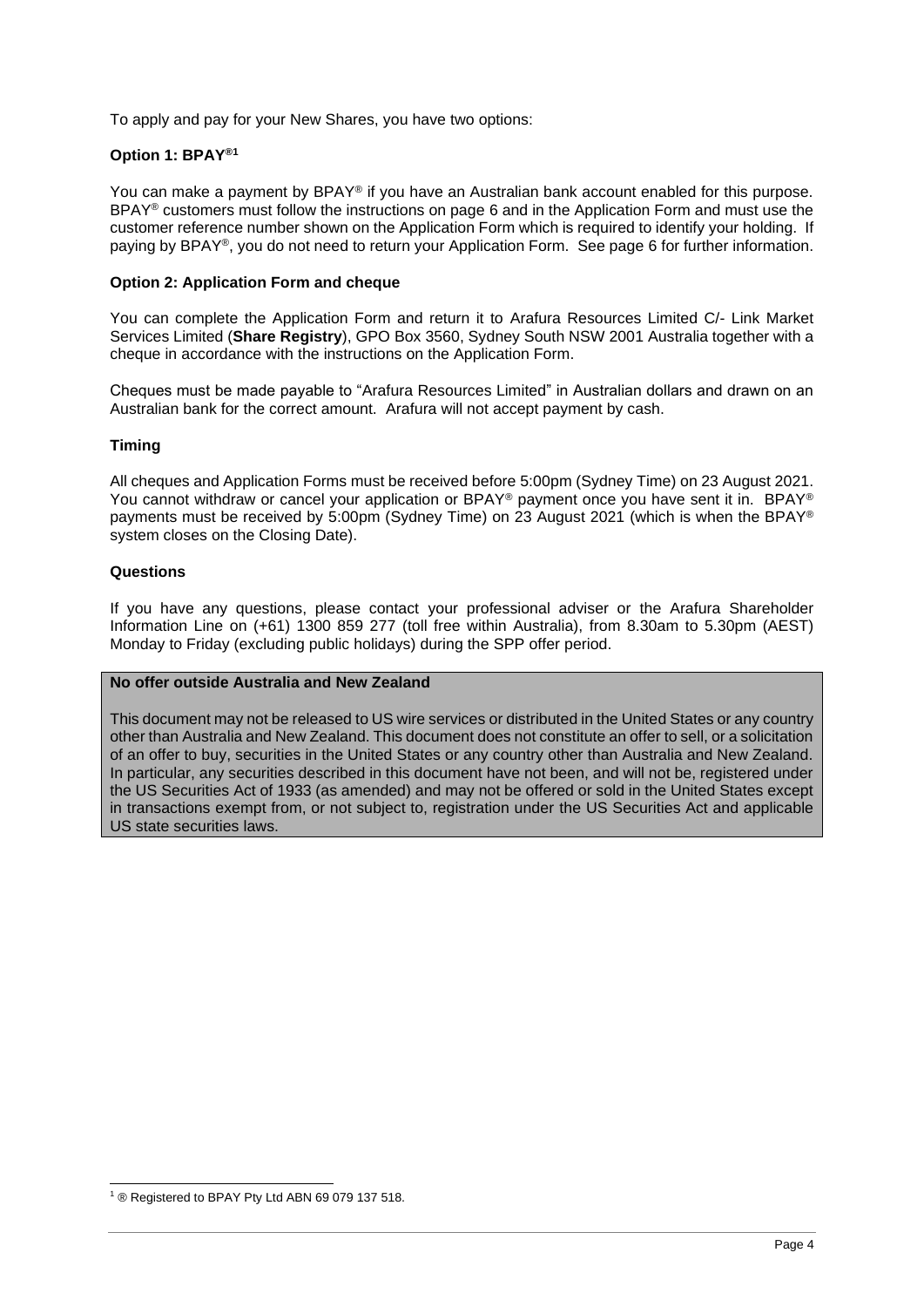## **Terms and Conditions**

**IMPORTANT NOTICE:** The market price of Arafura shares may rise or fall from now to when the New Shares are issued to you under the SPP. Therefore, if you apply for and we allot to you New Shares under the SPP, the offer price for those New Shares may be more than, or less than, the market price of Arafura shares you could buy at that time. By completing and returning the Application Form or making a BPAY® payment, you acknowledge this risk. We encourage you to contact your professional adviser regarding whether to participate in the SPP and how much to contribute.

## **Offer timetable**

- (a) The offer timetable is set out in the Key Dates above and is included in these Terms and Conditions.
- (b) Payment by BPAY®, Application Forms and cheques may not be processed and may not be valid if they have not been received by or on behalf of Arafura by the time and date specified for the Closing Date. You must allow adequate time for Application Forms and cheques forwarded by post to be received by the Share Registry. You should be aware that your financial institution may implement earlier cut-off times with regards to electronic payment, and you should therefore take this into consideration when making payment.
- (c) Arafura expects to send a transaction confirmation or holding statement to you on or around the Despatch Date.
- (d) Arafura expects that the New Shares will be issued under the SPP on the Issue Date and will commence trading on ASX on the Trading Date. You must confirm your holding before trading in any New Shares you believe have been issued to you under the SPP.
- (e) At any time, Arafura can change the Closing Date, the Issue Date, the Trading Date and the Despatch Date (even if the offer has opened, or BPAY® payments and Application Forms have been received) by giving a revised timetable to ASX.

# **Condition**

The offer under the SPP is conditional upon shareholders approving the issue of shares under the SPP for the purposes of ASX Listing Rule 7.1 (**Condition**). It is proposed that this matter will be considered at a meeting of shareholders of Arafura scheduled to be held on 9 August 2021. Further details regarding the Condition and the required approval are set out

in Arafura's notice of general meeting dated 5 July 2021.

All payments received for New Shares will be held on trust and if the Condition is not satisfied, then the SPP will not proceed and any such payments will be refunded (without interest) as soon as practicable following the meeting of shareholders.

## **Eligible Shareholders**

You are an eligible shareholder and may participate in the SPP if you were a registered holder of Arafura ordinary shares with a registered address in Australia or New Zealand as at 7:00pm (Sydney Time) on 23 June 2021 (**Record Date**) and are not in the United States nor acting for the account or benefit of a person in the United States, unless you hold Arafura shares on behalf of another person who resides outside Australia or New Zealand (in which case you will not be eligible to participate in respect of the shares of that person) (**Eligible Shareholder**).

Arafura has determined that it is not practical for holders of Arafura shares with registered addresses in other countries to participate.

- **Holders receiving more than one offer:** If you are the only registered holder of Arafura shares, but you receive more than one offer under the SPP (due to multiple registered holdings), you may only contribute a maximum of A\$30,000 in applying for New Shares.
- **Joint Holders:** If 2 or more persons are recorded in the register of members of Arafura as jointly holding Arafura shares, they are considered to be a single registered holder for the purpose of the SPP and as joint holders they are entitled to participate in the SPP in respect of that single holding only. If as joint holders you receive more than one offer under the SPP due to multiple identical holdings, you may still only contribute a maximum of A\$30,000 in applying for New Shares.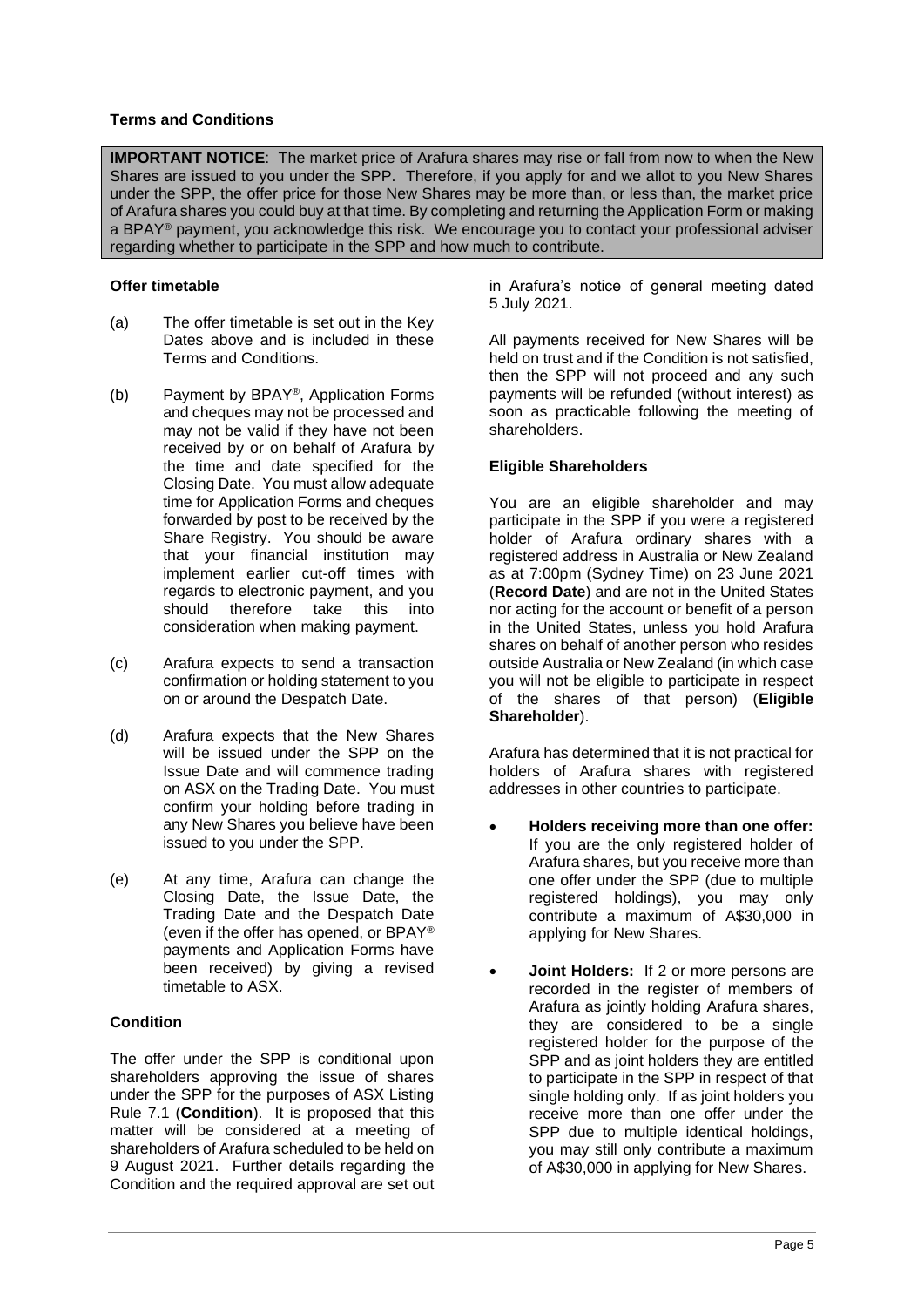• **Custodians, trustees and nominees:** If you are a custodian, trustee or nominee within the definition of "custodian" in *ASIC Corporations (Share and Interest Purchase Plans) Instrument 2019/547* (**Custodian**), and hold Arafura shares on behalf of one or more Beneficiaries (as defined below) on whose behalf you are participating in the offer (each a **Participating Beneficiary**), or on behalf of a "downstream custodian" within the definition of *ASIC Corporations (Share and Interest Purchase Plans) Instrument 2019/547* who holds the beneficial interest in Arafura shares on behalf of a Participating Beneficiary, you may apply for up to a maximum of A\$30,000 worth of New Shares for each Participating Beneficiary, subject to providing Arafura with a Custodian Certificate in accordance with paragraph [\(d\)](#page-7-0) of ["Significance of](#page-7-1)  [applying for New Shares"](#page-7-1) below. A Custodian has the discretion to extend the offer to the Beneficiaries. A **Beneficiary**  is a person who resides in Australia or New Zealand for whom a Custodian (being an Eligible Shareholder) held Arafura ordinary shares on the Record Date and who is not in the United States and who is not acting for the benefit of or the account of a person in the United States. If you are not a Custodian, the rules for multiple single holdings (and joint holdings) apply and you may only contribute a maximum of A\$30,000 in applying for New Shares. If you are a Custodian, trustee or nominee, you are not eligible to participate on behalf of a person who resides outside Australia and New Zealand.

#### **Participation is optional**

Participation in the SPP is entirely optional. If you are an Eligible Shareholder, you can choose whether or not to participate.

#### **How much can you invest?**

- (a) Arafura is targeting to raise approximately A\$5.0 million (before costs) under the SPP. Depending on demand, Arafura may scale back applications or (to the extent permitted by the ASX Listing Rules) raise a higher amount, at its absolute discretion.
- (b) If you are an Eligible Shareholder, you may apply to buy a parcel of New Shares by contributing a set amount of

either A\$2,500, A\$5,000, A\$10,000, A\$20,000, A\$25,000 or A\$30,000.

- (c) Your application may be subject to a scaleback and rounding. Arafura reserves absolute discretion regarding the amount raised under the SPP and exercise of its right to accept additional funds or to scaleback applications. If there is a scaleback, Arafura may in its absolute discretion determine to apply the scaleback to the extent and in the manner that it sees fit.
- (d) Unless you are applying as a Custodian, the maximum amount of A\$30,000 applies even if you receive more than one Application Form or if you hold shares in Arafura in more than one capacity (for example, if you are both a sole and joint holder of shares in Arafura - see "Eligible Shareholders" above) and irrespective of the number of Arafura shares you hold on the Record Date. We can reject any application for New Shares if we believe you have not complied with this condition.

## **How to apply for New Shares**

If you would like to participate in the SPP, you have two options:

# <span id="page-5-0"></span>**Option 1: BPAY®**

Provided you are not a Custodian, you can make a payment by BPAY® if you have an Australian bank account enabled for this purpose. BPAY® customers must use the customer reference number shown on the Application Form which is required to identify your holding. If paying by BPAY®, you do not need to return your Application Form.

**IMPORTANT NOTE:** By using this BPAY® facility to apply for New Shares, you represent that the total of the application price for the following does not exceed A\$30,000 (even if you have received more than one offer under the SPP or have received offers in more than one capacity):

- (a) the New Shares the subject of this application;
- (b) any other shares applied for under this SPP, or shares or interests in the class issued under a similar arrangement in the 12 months before this application;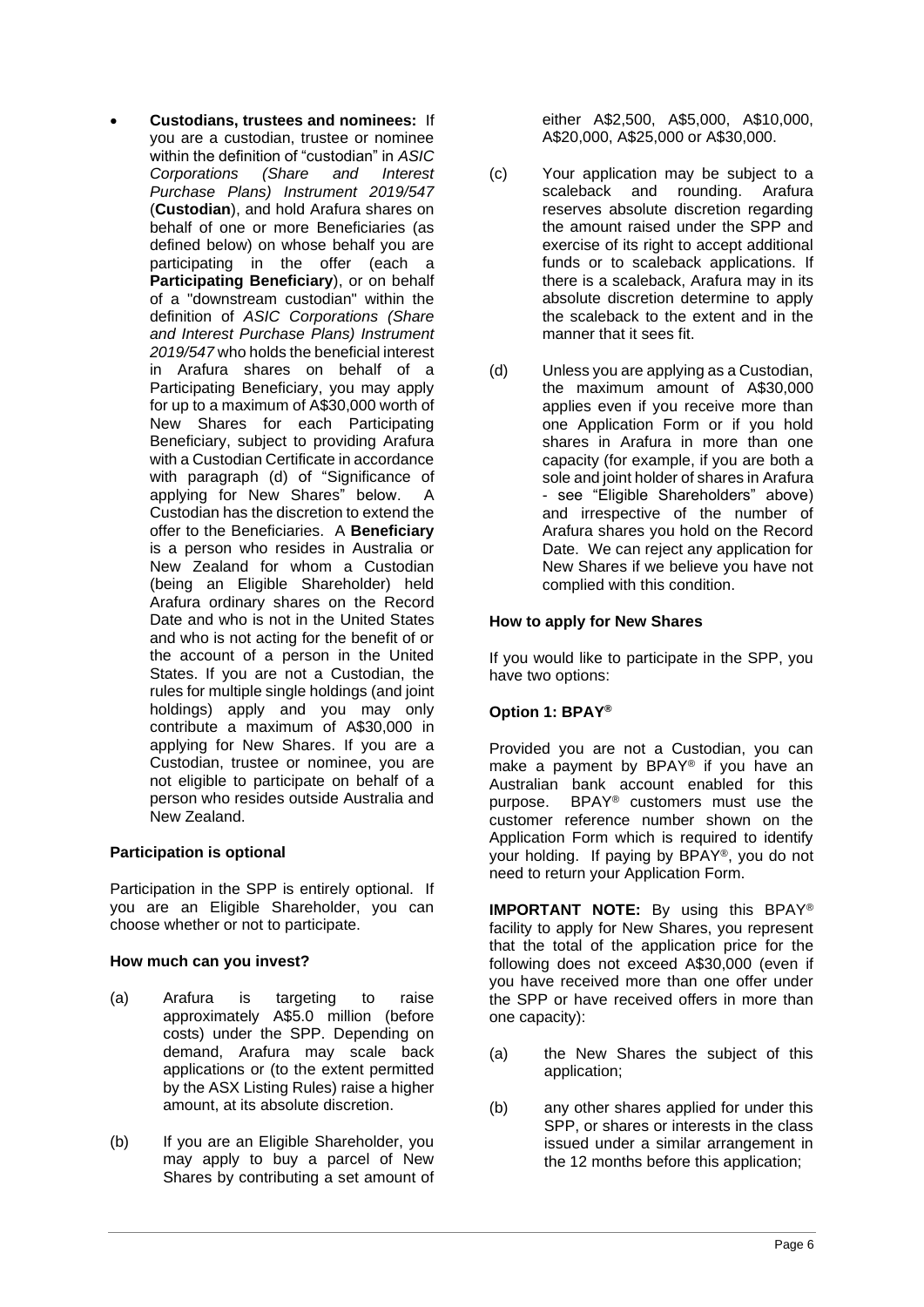- (c) any other shares or interests in the class which you have instructed a Custodian to acquire on your behalf under this SPP; and
- (d) any other shares or interests in the class issued to a Custodian under an arrangement similar to this SPP in the 12 months before this application as a result of you instructing the Custodian or another Custodian, which resulted in you holding a beneficial interest in the shares or interests.

Payment by BPAY® may not be processed and may not be valid if it has not been received by Arafura by the time and date specified for the Closing Date. You should be aware that the BPAY® system closes at 5:00pm (Sydney Time) and your financial institution may implement earlier cut-off times with regards to electronic payment, and you should therefore take this into consideration when making payment.

#### **Option 2: Application Form and cheque**

You must complete an Application Form and return it with a cheque in accordance with the instructions on the Application Form.

Cheques must be payable to "Arafura Resources Limited", in Australian dollars and drawn on an Australian bank for the correct amount. Arafura will not accept payment by cash.

Application Forms and cheques may not be processed and may not be valid if they have not been received by or on behalf of Arafura by the time and date specified for the Closing Date. You must allow adequate time for Application Forms and cheques forwarded by post to be received by the Share Registry.

# **Arafura's discretion regarding applications**

Arafura may accept or reject applications for New Shares under the SPP, including if:

- (a) an Application Form is incorrectly completed, incomplete or otherwise determined by Arafura to be invalid;
- (b) you are a Custodian, and we are not satisfied with your certification for any reason;
- (c) a cheque is dishonoured or has not been completed correctly;
- (d) the correct amount corresponding to your application is not provided with the Application Form or BPAY® payment;
- (e) a BPAY® payment is not received or is incomplete or invalid;
- (f) unless you are applying as a Custodian, an applicant appears to be contributing more than A\$30,000 under the SPP;
- (g) an application is received after the time and date specified as the Closing Date. Arafura has a discretion whether or not to accept late BPAY® payments, Application Forms and cheques; or
- (h) Arafura believes you are not an Eligible Shareholder,

and Arafura must reject applications if required to do so under *ASIC Corporations (Share and Interest Purchase Plans) Instrument 2019/547*.

Arafura reserves the right to return your cheque or refund your BPAY® payment and not allot you any New Shares.

## **Offer price**

The New Shares under the SPP will be issued at A\$0.12 per share, which represents a 29.1% discount to the volume weighted average market price of Arafura shares calculated over the last 5 days on which sales in the Shares were recorded before the day on which the SPP was announced.

The number of New Shares issued to an applicant will be determined by dividing the value of the New Shares applied for by the issue price. If this calculation produces a fractional number, the number of New Shares will be rounded up to the nearest whole share.

#### **Applications may be scaled back**

(a) Arafura may, in its absolute discretion, issue to you less than the number of New Shares you have applied for depending on demand (**Scaleback**). If there is a Scaleback, Arafura may in its absolute discretion determine to apply the Scaleback to the extent and in the manner that it sees fit, including by taking into account a number of factors (but without limiting Arafura's absolute discretion) that include the size of your shareholding as at the Record Date and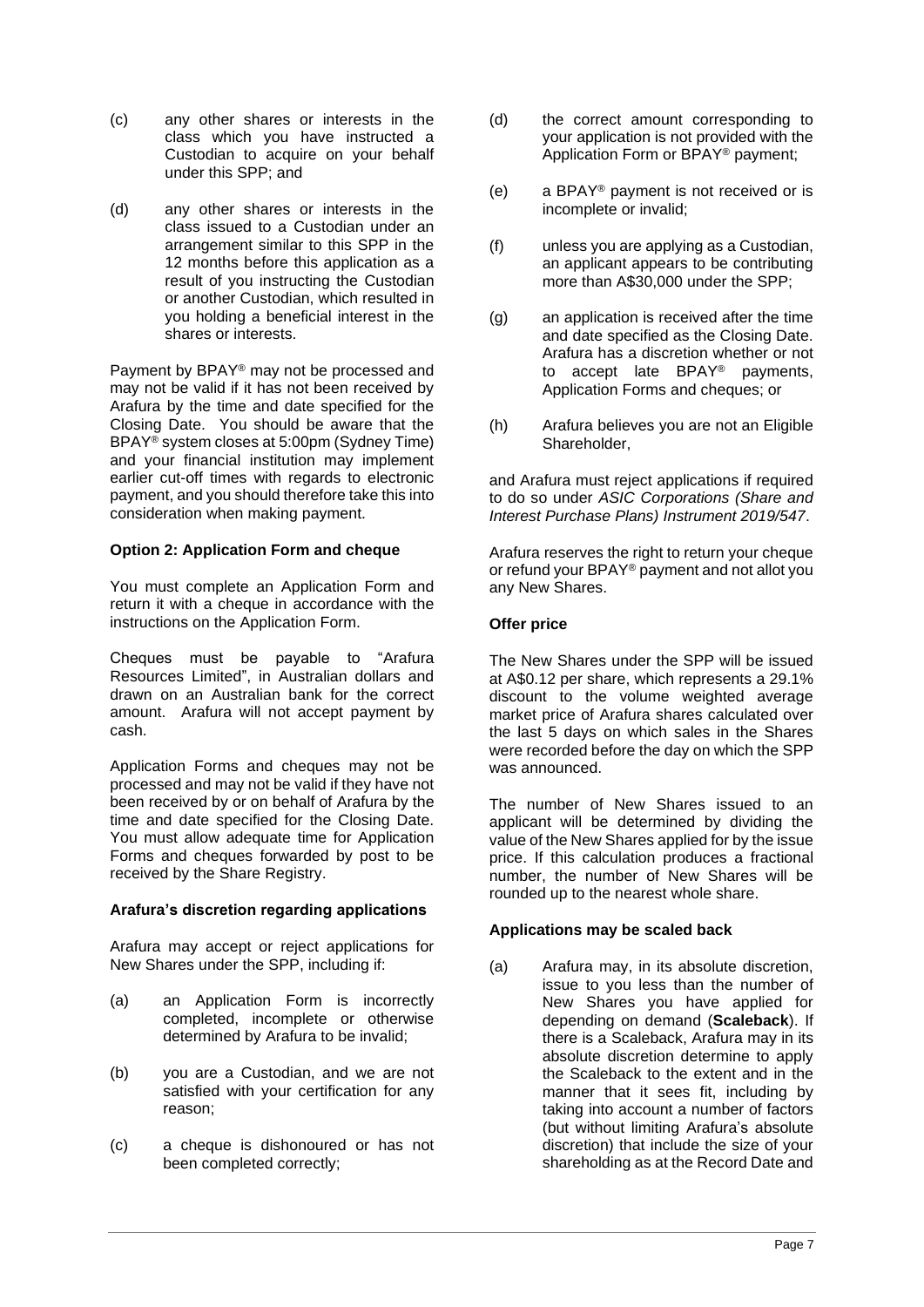total applications received from Eligible Shareholders.

- (b) If there is a Scaleback you may not receive all the New Shares for which you have applied. Each applicant will be treated equally and scaled back on a pro rata basis. If a Scaleback produces a fractional number when applied to your parcel, the number of New Shares you will be issued will be rounded down.
- (c) Arafura will refund to you by direct credit deposit to your nominated bank account (where you have given your nomination to the Share Registry) or by cheque, the difference between your application money and the total offer price for the New Shares issued to you.

#### **No other participation costs**

No brokerage, commission or other participation costs are payable by you to acquire New Shares under the SPP.

#### **No interest**

No interest will be paid on any application money returned to you.

#### **You cannot transfer your rights under this SPP**

Your rights under this offer are personal to you and non-renounceable. This means you cannot transfer your right to purchase New Shares under this SPP to anyone else.

#### **Equal ranking**

New Shares issued under the SPP will, at the time of issue, rank equally with existing fully paid ordinary shares in Arafura quoted on ASX, with the same voting rights, dividend rights and other entitlements.

#### <span id="page-7-1"></span>**Significance of applying for New Shares**

If you apply to participate in the SPP:

- (a) you agree that once you have sent in your application or made your BPAY® payment, you cannot withdraw or cancel your application and your application is unconditional;
- (b) you confirm that you are an Eligible Shareholder and that you are lawfully permitted to accept the offer under the

SPP and participate in the SPP in accordance with these Terms and Conditions and any applicable laws;

- (c) you certify that, even if you have received more than one offer under the SPP or received offers in more than one capacity, the total of the application price for the following does not exceed A\$30,000:
	- the New Shares the subject of this application;
	- any other shares applied for under this SPP, or shares or interests in the class issued under a similar arrangement in the 12 months before this application;
	- any other shares or interests in the class which you have instructed a Custodian to acquire on your behalf under this SPP; and
	- any other shares or interests in the class issued to a Custodian under an arrangement similar to this SPP in the 12 months before this application as a result of you instructing the Custodian or another Custodian, which resulted in you holding a beneficial interest in the shares or interests;
- <span id="page-7-0"></span>(d) if you are a Custodian and are applying for New Shares with a total application price exceeding A\$30,000, you may only do so subject to you providing a notice in writing to Arafura certifying the matters required by *ASIC Corporations (Share and Interest Purchase Plans) Instrument 2019/547* at section 8(3) (**Custodian Certificate**). Custodians should request a pro forma Custodian Certificate when making an application on behalf of Participating Beneficiaries. To request a Custodian Certificate or if you would like further information on how to apply, you should contact the Arafura Shareholder Information Line;
- (e) you agree to these Terms and Conditions and you agree not to do anything which would be contrary to the spirit, intention or purpose of the SPP;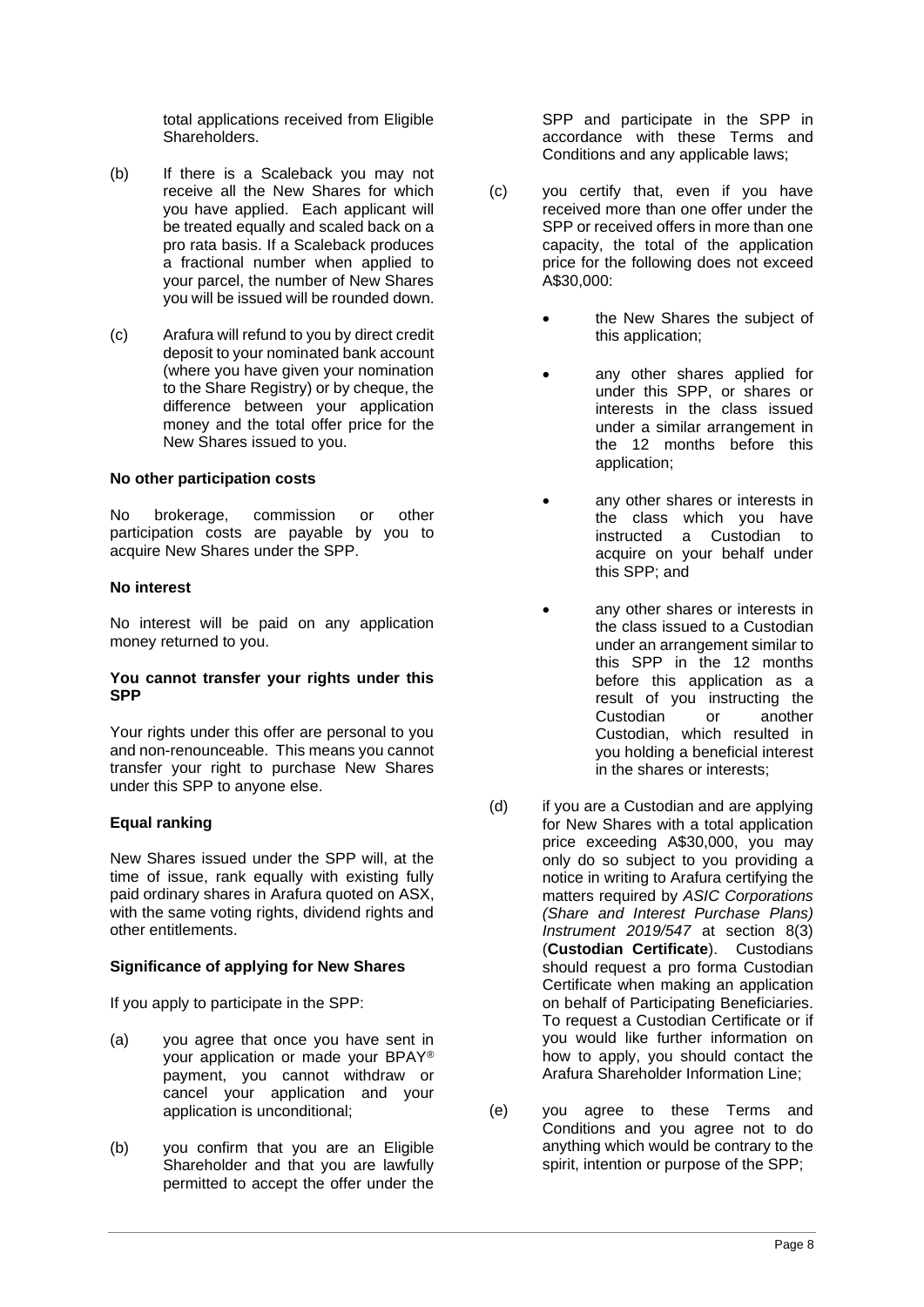- (f) you agree to be bound by the Constitution of Arafura;
- (g) you authorise Arafura (and its officers or agents) to correct any error or omission in your Application Form and to complete the Application Form by inserting missing details if Arafura elects to do so;
- (h) you agree that Arafura may determine that your Application Form is valid and in accordance with these Terms and Conditions, even if it is incomplete,<br>contains errors or is otherwise contains errors or is defective;
- (i) you agree that your application is only effective when received by, or on behalf of, Arafura and not when posted;
- (j) you accept the risk associated with any refund that may be sent to you by direct credit to your account as nominated to the Share Registry or cheque to your address shown on Arafura's register;
- (k) you agree that you are responsible for any dishonour fees or other costs which Arafura may incur if your cheque for payment is dishonoured;
- (l) you agree that Arafura and the Share Registry have not provided you with investment or financial product advice, and that they have no obligation to provide advice to you about your decision to apply for and be issued New Shares;
- (m) you agree that Arafura is not liable for any exercise of its discretions referred to in these Terms and Conditions; and
- (n) you are not in the United States and are not acting for the benefit of or the account of a person in the United **States**

#### **Notice to shareholders in New Zealand**

The New Shares are not being offered or sold to the public within New Zealand other than to existing shareholders of Arafura with registered addresses in New Zealand to whom the offer of New Shares is being made in reliance on the *Financial Markets Conduct (Incidental Offers) Exemption Notice 2016* (New Zealand).

This document has not been registered, filed with or approved by any New Zealand regulatory authority under the *Financial Markets Conduct Act 2013* (New Zealand*)*. This document is not a product disclosure statement under New Zealand law and is not required to, and may not, contain all the information that a product disclosure statement under New Zealand law is required to contain.

## **No US offer**

If you apply to participate in the SPP or instruct a custodian to do so on your behalf, you acknowledge and agree that:

- (a) the New Shares have not, and will not be, registered under the US Securities Act, or the securities laws of any state or other jurisdiction in the United States, except in accordance with an available exemption from, or in a transaction not subject to, the registration requirements of the US Securities Act and any other applicable securities laws;
- (b) you acknowledge that the New Shares may only be offered and sold outside<br>the United States in "offshore the United transactions" (as defined and in reliance on Regulation S under the US Securities Act);
- (c) you are not in the United States and are not acting on behalf of or for the account of a person in the United States;
- (d) you must not send copies of these Terms and Conditions or any other material relating to the SPP to any person in the United States or elsewhere outside Australia and New Zealand;
- (e) you acknowledge and agree that if in the future you decide to sell or otherwise transfer the New Shares, you will only do so in standard brokered transactions on the ASX, where neither you nor any person acting on your behalf knows, or has reason to know, that the sale has been pre-arranged with, or the purchaser is, a person in the United States;
- (f) you must not submit an Application Form or make payment by BPAY® for any person resident outside Australia or New Zealand;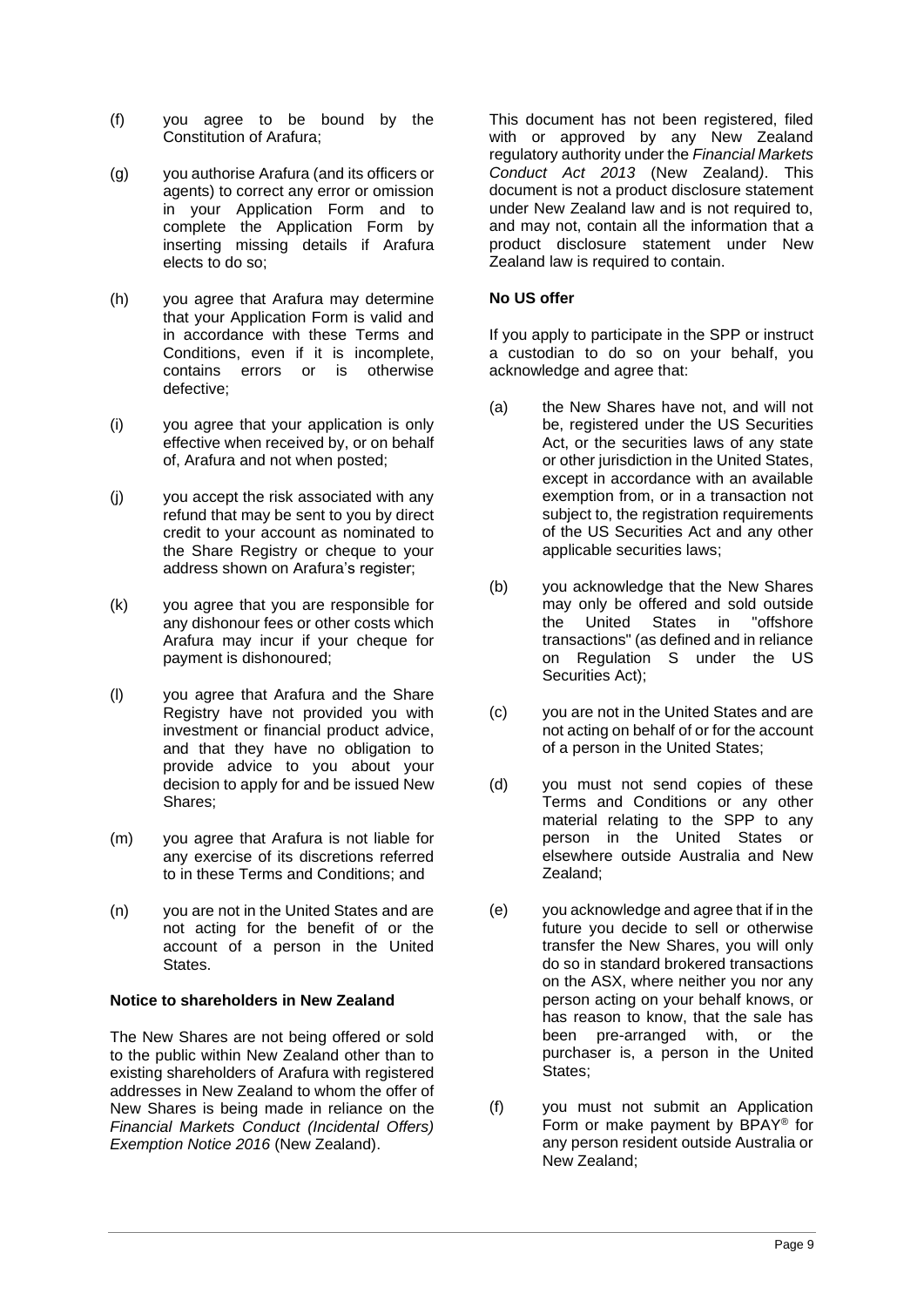- (g) if you are acting as a trustee, nominee or Custodian, each beneficial holder on whose behalf you are participating is resident in Australia or New Zealand; and
- (h) if you do not comply with these restrictions, it may result in violations of applicable securities laws.

#### **Withdrawal, waiver, suspension and termination**

Arafura reserves the right to withdraw the offer at any time up to the Issue Date.

Arafura reserves the right at any time to:

- (a) waive compliance with any provision of these Terms and Conditions;
- (b) amend or vary these Terms and Conditions; and
- (c) suspend or terminate the SPP.

Any amendment, variation, suspension or termination is binding on all Eligible Shareholders even if Arafura does not notify you of the event.

#### **Settling disputes**

Arafura may settle, in any manner it sees fit, any difficulties, anomalies or disputes which may arise in connection with the operation of the SPP whether generally or in relation to any participant or any application for New Shares. Arafura's decision is conclusive and binding on all participants and other persons to whom the determination relates. These rights may be exercised by Arafura's Board or any delegate of the Board.

#### **Governing Law**

These Terms and Conditions are governed by the laws in force in Western Australia. By accepting this offer, you submit to the nonexclusive jurisdiction of the courts in Western Australia.

#### **Not underwritten**

The SPP is not underwritten.

#### **Interpretation**

The term "these Terms and Conditions" includes terms and conditions in the Application Form, Instructions and Key Dates. The Application Form forms part of this offer document.

#### **Risk factors**

You should be aware that being issued New Shares involves various risks. This section discusses some of the key risks associated with an investment in New Shares. A number of risks and uncertainties, which are both specific to and of a more general nature, may adversely affect the operating and financial performance or position of ARU, which in turn may affect the value of New Shares and the value of an investment in ARU.

The risks and uncertainties described below are not an exhaustive list of the risks facing ARU or associated with an investment in ARU. Additional risks and uncertainties may also become important factors that adversely affect ARU's operating and financial performance or position.

This document is not financial product advice and has been prepared without taking into account your investment objectives or personal<br>circumstances. Before investing in New Before investing in New Shares, you should consider whether an investment in New Shares is suitable for you. Potential investors should consider publicly available information on ARU (such as that available on the websites of ARU and ASX), carefully consider their personal circumstances and consult their stockbroker, solicitor, accountant or other professional adviser before making an investment decision.

#### **Company specific risks**

#### **Access to financial markets and project debt financing**

The Nolans Project is a large and complex project. Total capital expenditure is estimated at more than A\$1 billion and the Company's market capitalisation has recently fluctuated between approximately A\$180 - A\$260 million. The business of the Company (and its subsidiaries) (**Group**) relies on access to debt and equity funding.

As rare earths (including NdPr) are not traded on any commodity exchange, traditional debt market sources may not be available as visible market metrics are not available which may make it difficult for financiers to assess and understand market risk. In particular, the Group understands that traditional debt market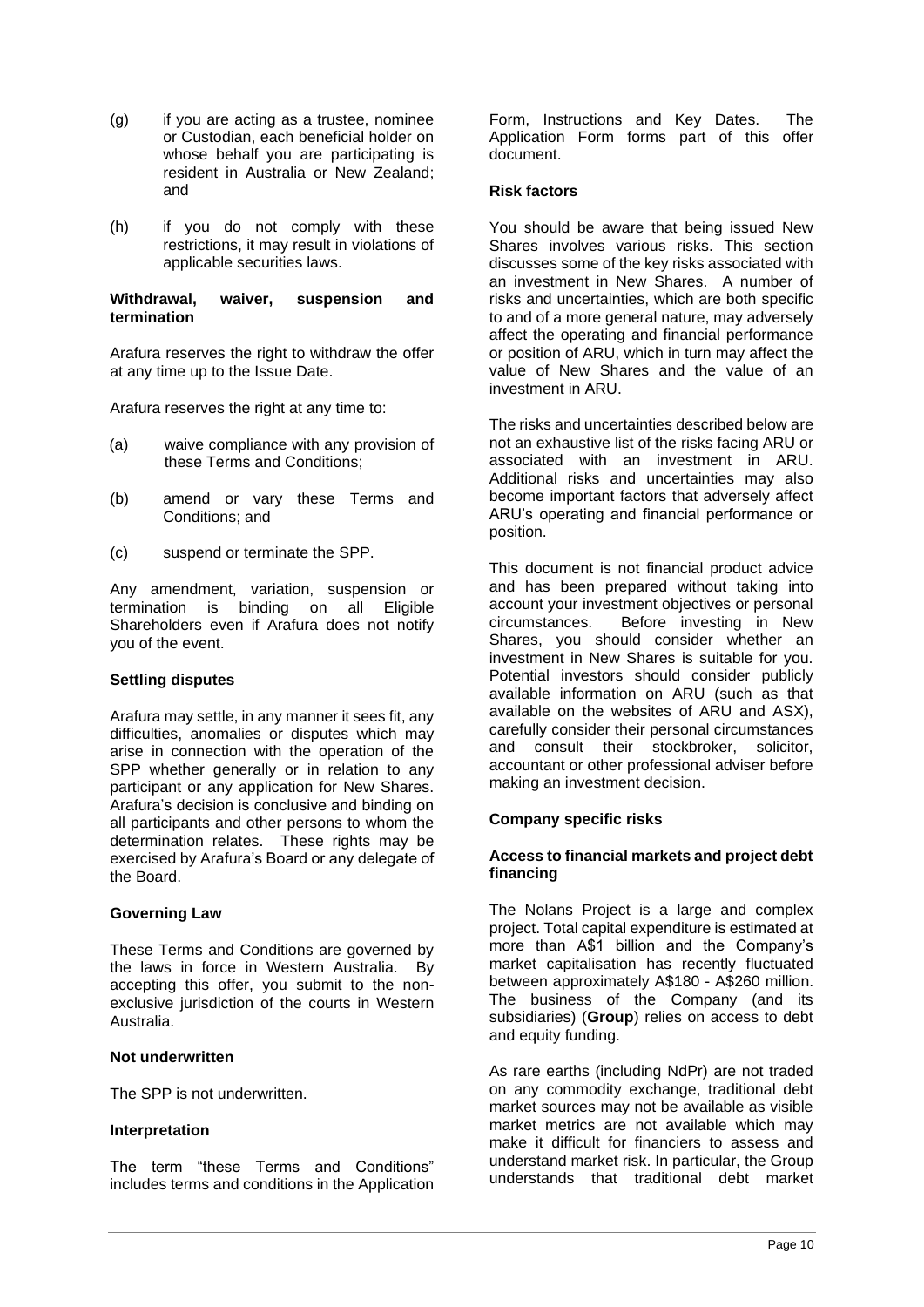sources are not always available to finance rare earths projects, and therefore the Group is seeking to fund a significant portion of the Nolans Project's capital expenditure through Export Credit Agencies. There can be no assurance that sufficient debt, equity or other forms of funding will be available to the Group (over any timeframe) on favourable terms or at all.

Failure to obtain additional funding may cause the Group to postpone any development plans, forfeit rights to some or all of its projects or reduce its operating structures, including staff and overhead levels, which may delay or suspend the Group's business strategy and could have a material adverse effect on the Group's activities or require the Group to sell down an interest in its projects or assets. Any additional equity financing may dilute existing shareholdings.

#### **Exploration, production and project development**

The future profitability of the Group, and the value of the New Shares are directly related to the results of exploration, development and production activities as well as costs and prices. Exploration, project development and production involves significant risk.

Exploration is a speculative endeavour with an associated risk of discovery of finding NdPr and other products in commercial quantities and risks associated with development of a project. No assurances can be given that funds spent on exploration and development (including frontend engineering and design work) will result in discoveries or projects that will be commercially viable. During each stage of a project's development (including engineering and design) there is a risk that capital expenditure estimates may increase.

Development and production of NdPr projects may be exposed to low side reserve outcomes, cost overruns, production decrease or stoppage, which may be the result of commissioning, facility shutdowns, mechanical or technical failure, scheduling disruptions, technical risks and other unforeseen events. Outside of China there have not been many rare earth processing plants constructed and commissioned and, as a result, there may be increased execution risk for the Nolans Project. A significant poor development outcome or failure to maintain production could result in the Group lowering reserve and production forecasts, loss of revenue, increased working

capital requirements, and additional operating costs to restore production.

In some instances, a loss of production may incur significant capital expenditure, which could require the Group to seek additional funding. The Group may fail to meet product quality requirements and material specifications required by buyers.

## **Volatility of the price of rare earth elements**

As noted above, NdPr and other rare earth products are not exchange traded commodities. The Group will require contracts for sale of these mineral commodities. There is no guarantee the Group will secure contracts on terms favourable to the Group.

NdPr and other rare earth product prices will depend on available markets at acceptable prices and distribution and other costs. Pricing of NdPr can also be impacted by government intervention in NdPr markets, such as through direct or indirect support of producers and exporters of NdPr, stockpiling of NdPr, and trade policies, barriers and sanctions. Historically (and at present), the supply of NdPr has been dominated by producers in the People's Republic of China. Policy changes, actions or events that affect that supply may have a significant effect on NdPr prices.

Any substantial variation in the price of NdPr and other rare earth products or an increase in the distribution costs could have a material impact on the Group.

# **Metallurgy and Hydrometallurgy**

Testwork is used to develop the metallurgical and hydrometallurgical processes required to convert ore into final products. Scale up, technology and materials handling risks remain as the Group moves from development, to construction, commissioning and production. Product recoveries are dependent upon the metallurgical and hydrometallurgical processes, and by its nature contains elements of significant risk such as:

- developing and identifying metallurgical and hydrometallurgical processes through testwork to produce a saleable product;
- developing an economic process route to produce a saleable product; and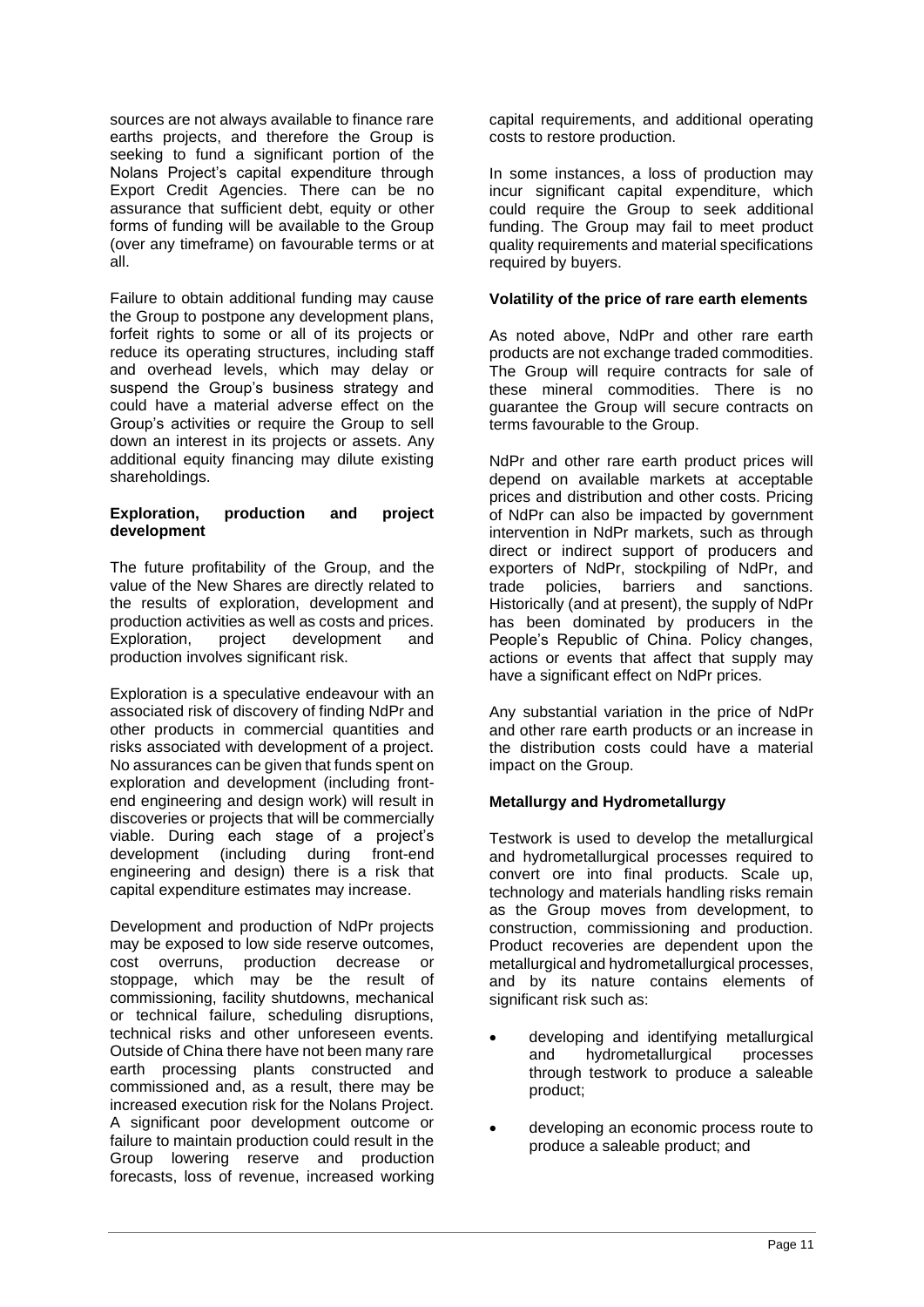• changes in mineralogy in the ore deposit result in inconsistent product recovery, adversely affecting the economic viability of the project.

# **Front-end engineering & design**

Given the Nolans Project proposes to develop a complex hydrometallurgical processing plant to produce NdPr oxide, Arafura is planning to commence FEED activities which are designed to fully understand the engineering for the project, including the tendering for key equipment, and support tendering of the construction contracts. There is a risk that the capital expenditure for the Nolans Project increases above the capital requirements detailed in Arafura's ASX Announcement "Nolans Project Update" dated 11 May 2021 as a result of the FEED and tendering activities or that problems are identified in relation to the current flow sheet which could result in delays in finalizing FEED. There is also a risk of a cost overrun in the FEED budget which may increase if the labour contract market tightens in Western Australia and globally for metallurgical and chemicals engineers.

## **Communicable disease outbreaks**

The outbreak of communicable diseases around the world (such as the novel coronavirus COVID-19) may lead to interruptions in operations, exploration, development and production activities, inability to source supplies or consumables and higher volatility in the global capital markets and price of rare earth elements or demand for the Group's product, which may materially and adversely affect the Group's business, financial condition and results of operations.

In addition, such outbreaks may result in restrictions on travel and public transport and prolonged closures of facilities or other workplaces which may have a material adverse effect on the Group and the global economy more generally. Any material change in the Group's operating conditions, the financial markets or the economy as a result of these events or developments may materially and adversely affect the Group's business, financial condition and results of operations.

#### **Operating risks**

Industry operating risks include, but are not limited to, fire, explosions, environmental hazards, technical failures, unusual or unexpected geological conditions, adverse

weather conditions and other accidents. The occurrence of any of these risks could result in substantial losses to the Group due to injury or loss of life, damage to or destruction of property, natural resources, or equipment; pollution or other environmental damage; clean-up responsibilities; regulatory investigation and penalties; or suspension of operations. Damages occurring to third parties as a result of such risks may give rise to claims against the Group.

The occurrence of any of these circumstances could result in the Group not realising its operational or development plans or in such plans costing more than expected or taking longer to realise than expected. Any of these outcomes could have an adverse effect on the Group's financial and operational performance.

## **Reliance on key personnel and advisors**

The ability of the Group to achieve its objectives depends on the engagement of key employees, directors and external contractors that provide management and technical expertise.

If the Group cannot secure technical expertise (for example to carry out development activities) or if the services of the present management or technical team cease to be available to the Group, this may affect the Group's ability to achieve its objectives either fully or within the timeframes and the budget that it has forecast. Additionally, industrial disruptions, work stoppages and accidents in the course of operations may adversely affect the Group's performance.

#### **Reliance on third party infrastructure**

The Group will rely on third party transportation infrastructure in order to deliver its production to the market and incoming reagents and supplies to the Nolans project site. Any delay or failure to access or properly maintain operating infrastructure or shared facilities may have a material adverse effect on the Group.

#### **Reserves and resource estimates**

Mineral reserve and resource estimates are expressions of judgement based on knowledge, experience and industry practice. Estimates which were valid when originally calculated may alter or become uncertain when new information becomes available on the tenements through additional tests over the life of a project. This applies equally to the Group's production targets in relation to the project and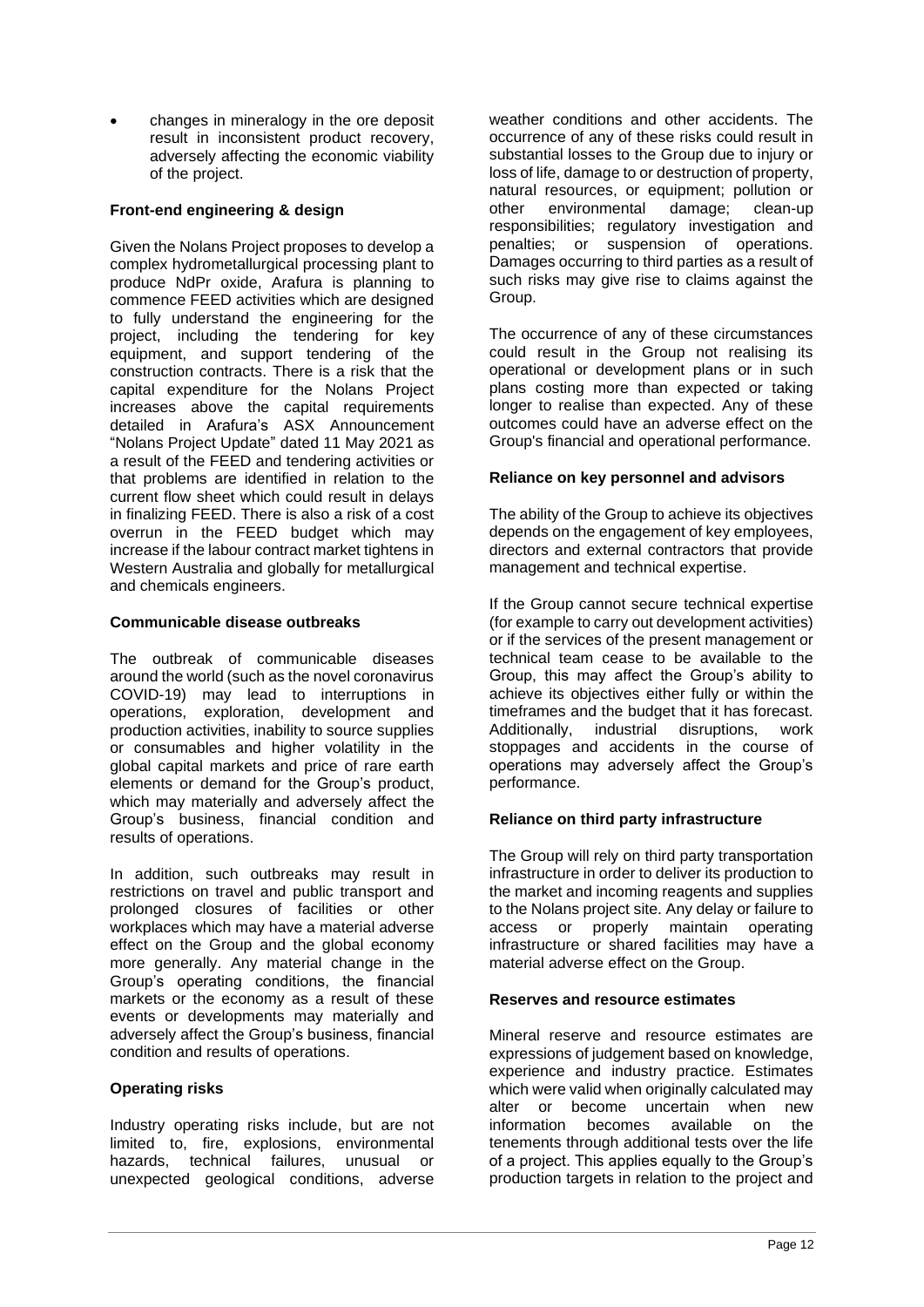any forecast financial information derived from a production target.

In addition, reserve and contingent resource estimates (and production targets and forecast financial information derived from a production target) are necessarily imprecise and depend to some extent on interpretations, which may prove inaccurate. The actual reserves or contingent resources may differ from those estimated which may result in the Group altering its plans which could have either a positive or negative effect on its operations.

Changes in reserve or resource estimates could also impact the Group's ability to maintain its borrowing capacity with lenders.

## **Native title**

Both the Native Title Act (Cth) and the Northern Territory Native Title Legislation and Aboriginal land rights and Aboriginal heritage legislation might affect the Group's ability to gain access to prospective exploration areas or obtain Mineral Leases.

As announced on 26 June 2020, a member of the Group has entered into an agreement (the 'Nolans Project Native Title Agreement') with the Nolans Project's native title holders and the Central Land Council under which the native title holders provide their consent to the grant of the primary mineral lease, ancillary mineral leases and related access authorities for the Nolans Project. On 22 July 2020, the Company announced that the mineral leases for the Nolans Project had been granted by the Northern Territory government and on 9 February 2021 the Company announced that the mineral leases for areas supporting the Nolans Project (which will host the Nolans borefield) had been granted by the Northern Territory Government. The Group will need to comply with the Nolans Project Native Title Agreement to avoid any potentially adverse consequences.

The Group may from time to time, need to negotiate with native title claimants for access rights to certain tenements. There may be significant delays and costs associated with these negotiations and to reach agreement acceptable to all relevant parties. At this stage, it is not possible to quantify the impact that these developments may have on the operations of the Group.

## **Environmental**

The Group's exploration, development and production activities are subject to legislation regarding environmental matters.

The legal framework governing this area is complex and constantly developing. There is a risk that the environmental regulations may become more onerous, making the Group's operations more expensive or cause delays. The Group may become subject to liability for pollution or other hazards against which it has not insured or cannot insure, including those in respect of past activities for which it was not responsible.

The Group's operations are subject to the Northern Territory and Commonwealth laws and regulations regarding environment including hazards and discharge of hazardous waste and materials. The mining and processing of Normally Occurring Radioactive Materials (NORM) and the disposal of radioactive waste is subject to additional laws and regulations regarding environmental matters. The cost of compliance with these laws and regulations may impact the cost of exploration, development, construction, exploration, development, operation of the production facilities and mine closure costs.

# **Title**

Securing and maintaining tenure over mining tenements is critical to the future development of the Group's projects. All mining tenements which the Group may acquire either by application, sale and purchase or farm-in are regulated by the applicable state or territory mining legislation.

There is no guarantee that applications will be granted as applied for (although the Group has no reason to believe that tenements will not be granted in due course). Various conditions may also be imposed as a condition of grant. In addition the relevant minister may need to consent to any transfer of a tenement to the Group.

Renewal of titles is made by way of application to the relevant department. There is no guarantee that a renewal will be automatically granted other than in accordance with the applicable state or territory mining legislation. In addition, the relevant department may impose conditions on any renewal, including relinquishment of ground.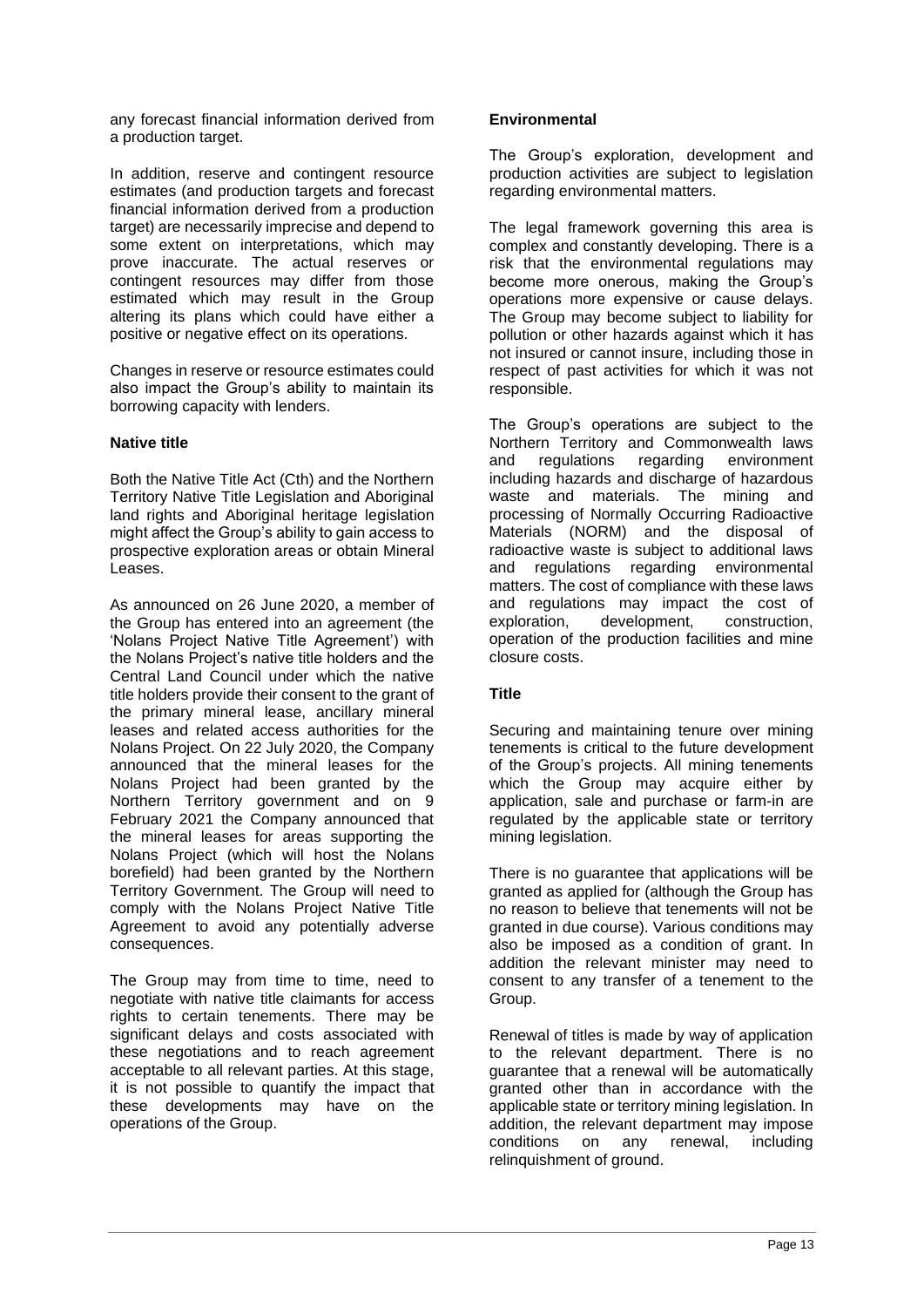In 2017 the Northern Territory Government (NTG) introduced a "Shared Land Use" policy which encourages consultation between the holder of a mineral title and a pastoral lessee. NTG approval of substantial disturbance activity by the mineral title holder requires evidence of a land access agreement between an explorer and pastoral lessee. Where such an agreement cannot be reached the matter can be referred to the NTG's Land Access Assessment Panel (LAAP). In the event of a positive determination from the LAAP the mineral title holder may undertake the substantial disturbance activities in accordance with the Mine Management Plan authorised by the Department of Primary Industries and Resources. There is the potential for the land access requirements to cause delays to the Group's planned development activities.

## **Legislative changes, government policy and approvals**

Changes in government, monetary policies, taxation and other laws in Australia or internationally may impact the Group's operations and the value of the New Shares. The Group requires government regulatory approvals for its operations.

The impact of actions, including delays and inactions, by state, territory and federal governments may affect the Group's activities including such matters as access to lands and infrastructure, compliance with environmental regulations, production and exploration activities. This may from time to time affect timing and scope of work to be undertaken. No guarantee can be given that all necessary permits, authorisations, agreements or licences will be provided to the Group by government bodies, or if they are, that they will be renewed.

The Group has received environmental approval from the Australian Government and the Northern Territory Environment Protection Authority has recommended the project for approval for the development at Nolans in the Northern Territory but there is no guarantee that the Group will be in a position to comply with all conditions that are imposed under these approvals.

#### **Occupational health and safety**

Exploration and production activities may expose the Group's staff and contractors to potentially dangerous working environments. Occupational health and safety legislation and regulations differ in each jurisdiction. If any of the Group's employees or contractors suffers

injury or death, compensation payments or fines may be payable and such circumstances could result in the loss of a licence or permit required to carry on the business. Such an incident may also have an adverse effect on the Group's business (including financial position) and reputation.

# **Third party risk**

The Group will rely significantly on strategic relationships with other entities and also on a<br>good relationship with regulatory and good relationship with regulatory and government departments and other interest holders. The Group will also rely on third parties to provide essential contracting services. There can be no assurance that its existing relationships will continue to be maintained or that new ones will be successfully formed. The Group could be adversely affected by changes to such relationships or difficulties in forming new ones.

## **Competition**

The Group will compete with other companies, including major mining companies in Australia and internationally. Some of these companies will have greater financial and other resources than the Group and, as a result, may be in a better position to compete for future business opportunities. There can be no assurance that the Group can compete effectively with these companies.

#### **Insurance**

Insurance of all risks associated with mineral exploration and production is not always available and, where available, the cost can be high. The Group maintains insurance within a coverage range that it considers to be<br>consistent with industry practice and practice and appropriate for its needs. The occurrence of an event that is uninsurable, not covered, or only partially covered by insurance could have a material adverse effect on the Group's business and financial position.

#### **Shareholder approval risk**

Tranche 2 of the Placement requires shareholder approval. There is a risk that the Company's shareholders do not approve Tranche 2 of the Placement which would result in the Company not raising a significant portion of the proceeds under the Placement. This would mean the Group would need to seek alternative sources of finance prior to commencing its front-end engineering and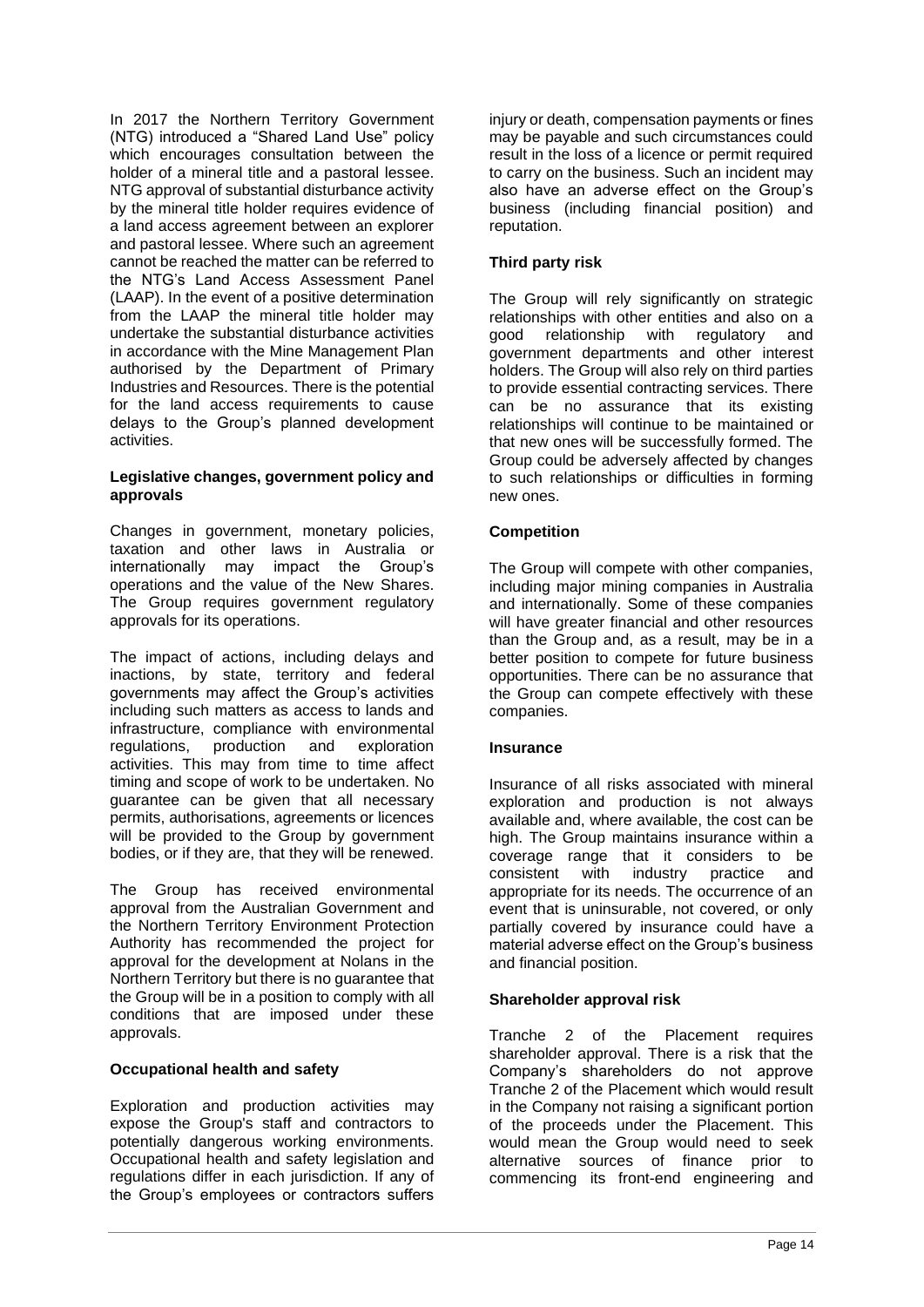design work, which could have an adverse effect on the Group and the Company's share price. Also, certain transaction costs in relation to the Placement (including in respect of Tranche 2), such as legal and advisory fees, will still be payable by the Company.

#### **Climate change risk**

Climate change is a risk the Group has considered, particularly related to its operations in the mining industry. The climate change risks particularly attributable to the Group include:

- the emergence of new or expanded<br>requilations associated with the regulations associated with the transitioning to a lower-carbon economy and market changes related to climate change mitigation. The Group may be impacted by changes to local or international compliance regulations related to climate change mitigation efforts, or by specific taxation or penalties for carbon emissions or environmental damage. These examples sit amongst an array of possible restraints on industry that may further impact the Group and its profitability. While the Group will endeavour to manage these risks and limit any consequential impacts, there can be no guarantee that the Group will not be impacted by these occurrences; and
- climate change may cause certain physical and environmental risks that cannot be predicted by the Group, including events such as increased severity of weather patterns and incidence of extreme weather events and longer-term physical risks such as shifting climate patterns.

All these risks associated with climate change may significantly change the industry in which the Group operates.

#### **Force majeure**

The Group's projects now or in the future may be adversely affected by risks outside the control of the Group, including fires, labour unrest, civil disorder, war, subversive activities or sabotage, floods, pandemics, explosions or other catastrophes, epidemics or quarantine restrictions.

#### **Financial risks**

The Group's activities expose it to a variety of financial risks, including:

- *Market risk*: The risk that the fair value of future cash flows of a financial instrument will fluctuate because of changes in market prices interest rate risk, price risk, credit risk and liquidity risk (maintaining sufficient cash and the availability of funding through an adequate amount of committed credit facilities). The Group's future activities will be subject to volatility and fluctuations in those particular areas.
- *Foreign exchange/currency risk*: The Group operates internationally and is exposed to foreign exchange risk arising from currency exposures with respect to changes in foreign exchange rates. The Group's future commercial transactions include product sales, capital expenditure, purchase of foreign sources inputs and debt facilities. Foreign exchange risk arises from future commercial transactions and recognised assets and liabilities denominated in a currency that is not the entity's functional currency.
- *Interest rate and credit risk*: This relates to the risk that interest rates applicable to the Group may fluctuate and have an impact on the value of the Group's assets and liabilities.
- *Liquidity risk*: This relates to the ability of the Group to maintain sufficient cash and the availability of funding through an adequate amount of committed credit facilities to support the Group's operations.

#### **General risks**

#### **Potential for dilution**

A shareholder's percentage holding in the Company will be diluted by not participating in the Placement (which will include all retail shareholders and those institutional shareholders who do not participate in the Placement). Depending on their level of participation, some shareholders may also be diluted by the SPP.

It is not possible to predict what the value of the Company or its shares will be following the completion of the equity raising and the Directors do not make any representation as to such matters.

The historical trading price of the shares on ASX prior to this equity raising is not a reliable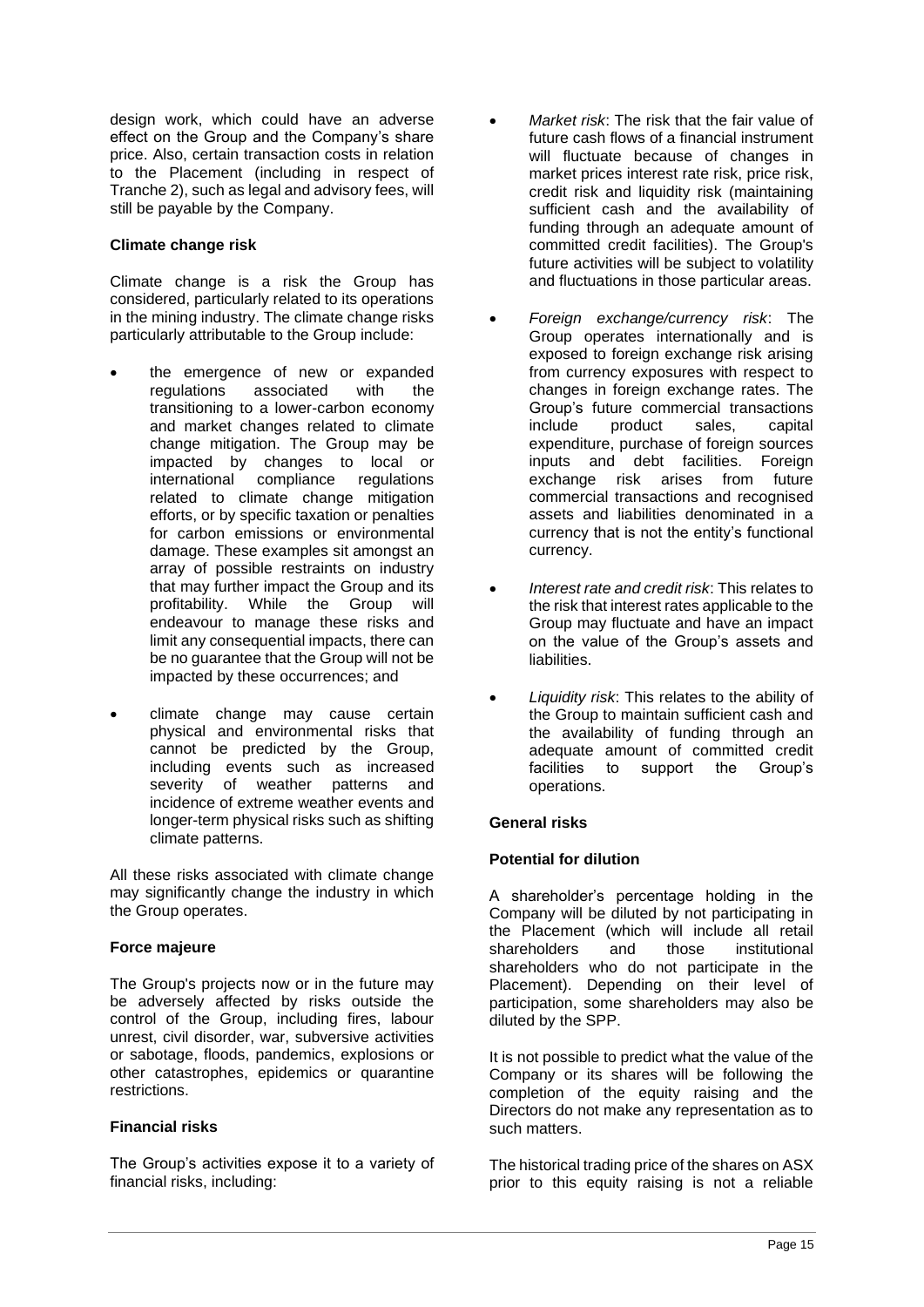indicator as to the potential trading price of shares after completion of the equity raising.

#### **General market and share price**

There are general risks associated with investments in equity capital such as the New Shares. The trading price of the New Shares may fluctuate with movements in equity capital markets in Australia and internationally.

Generally applicable factors which may affect the market price of shares include:

- general movements in Australian and international stock markets;
- investor sentiment;
- Australian and international economic conditions and outlook;
- commodity prices;
- changes in interest rates and the rate of inflation;
- changes in government legislation and policies, including taxation laws and foreign investment legislation;
- announcement of new technologies; and
- geo-political instability, including international hostilities and acts of terrorism.

Further, the effect of these conditions on the Group's ability to obtain new debt financing, and the terms on which any such financing can be obtained, is uncertain. If these conditions result in the Group being unable to obtain new debt financing, or to do so on reasonable terms, this may have an adverse impact on its financial position, financial performance and/or share price. The Group's operational and financial performance and the position of the Company's share price may be adversely affected by a worsening of international economic and market conditions and related factors. It is also possible that new risks might emerge as a result of global markets experiencing extreme stress, or existing risks may manifest themselves in ways that are not currently foreseeable.

#### **Dividends**

Any future determination as to the payment of dividends by the Company will be at the discretion of the Directors and will depend on the financial condition of the Company, future capital requirements and general business and other factors considered relevant by the Directors. No assurance in relation to the payment of dividends or franking credits attaching to dividends can be given by the Company.

#### **Taxation**

The disposal of New Shares will have tax consequences, which will differ depending on the individual financial affairs of each investor. All investors are urged to obtain independent financial advice about the consequences of disposing of New Shares from a taxation viewpoint and generally. To the maximum extent permitted by law, the Company, its officers and each of their respective advisors accept no liability and responsibility with respect to the taxation consequences of acquiring or disposing of New Shares under this equity raising.

#### **Data and information technology**

The Group's computer systems are subject to the risks of unauthorised access, computer hackers, computer viruses, malicious code, organised cyber-attacks and other security problems and system disruptions, including possible unauthorised access to proprietary or classified information. Any of these events could damage the Group's reputation and have a material adverse effect on its business, reputation, results of operations and financial condition. There is also a risk that the Group's systems for capturing data and intellectual property for project development are ultimately not effective.

#### **Speculative investment**

The above list of risk factors ought not to be taken as an exhaustive list of the risks faced by the Group or by investors in the Company. The above factors, and others not specifically referred to above, may in the future materially affect the financial performance of the Group and the value of the New Shares offered under the equity raising. An investment in the Company is speculative and investors should consult their professional adviser before applying for or disposing of New Shares.